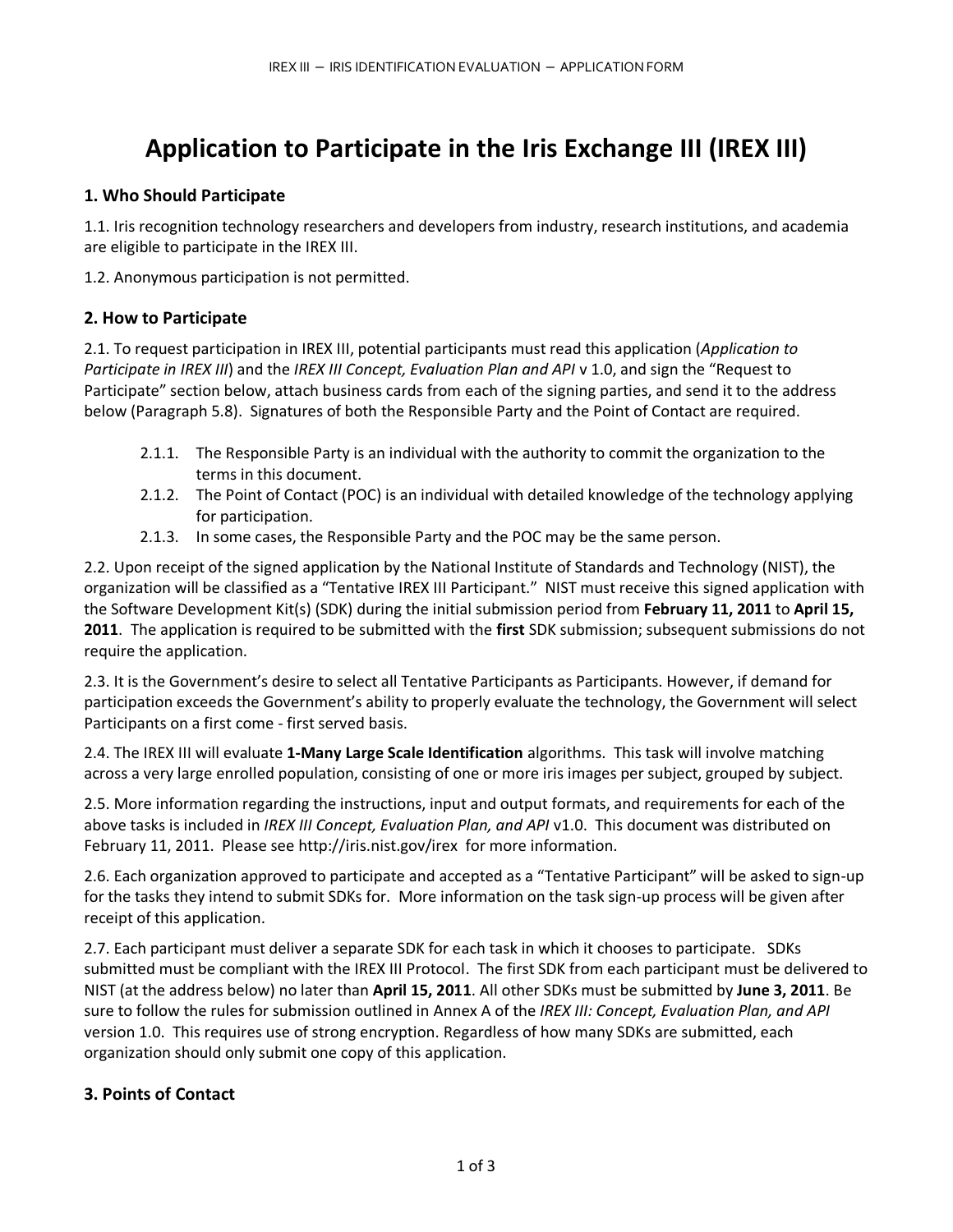3.1. The [IREX III Liaison](mailto:mbe2010@nist.gov) is the government point of contact.

3.2. All questions and correspondence should be directed to the [IREX III Liaison](mailto:mbe2010@nist.gov) a[t IREX2010@nist.gov.](mailto:mbe2010@nist.gov) Questions and correspondence will be received by the IREX III Liaison and other IREX III personnel.

3.3. The answers to questions and correspondence will be provided as updates to the *[IREX III: Concept,](http://face.nist.gov/mbe/MBE_STILL_plan_API_092.pdf)  [Evaluation Plan, and API](http://face.nist.gov/mbe/MBE_STILL_plan_API_092.pdf)* document.

3.4. Interested parties and Participants should not contact any individual members of the IREX III staff.

# **4. Release of IREX III Results**

4.1. Interim results will be provided to participants as a series of test report cards as described in clause 1.8 of the *[IREX III Concept, Evaluation Plan, and API](http://face.nist.gov/mbe/MBE_STILL_plan_API_092.pdf) , v1.0*. These results will not identify participants; instead results will be associated with random identifiers. The report cards may be provided to Government personnel.

4.2. The Government will release IREX III results as a set of Final Reports as described in clause 1.9 of the *[IREX III](http://face.nist.gov/mbe/MBE_STILL_plan_API_092.pdf)  [Concept, Evaluation Plan, and API](http://face.nist.gov/mbe/MBE_STILL_plan_API_092.pdf) , v1.0* which will identify all participants along with their results. The IREX III Final Reports will contain, at a minimum, descriptive information concerning IREX III, descriptions of each experiment, and performance results.

4.3. Participants will be notified of the public release of the IREX III Final Reports.

4.4. After the release of the IREX III Final Reports, Participants may decide to use the results for their own purposes. Such results shall be accompanied by the following statement: "Results shown from the Iris Exchange III Evaluation do not constitute endorsement of any particular product by the U.S. Government." Such results shall also be accompanied by the Internet address (URL) of the IREX III Final Reports on the IREX III website.

### **5. Additional Information**

5.1. This is a Software Development Kit (SDK) test. It will be carried out at a NIST facility.

5.2. Performance results will be publicly attributed to participants and their SDKs in the IREX III reports.

5.3. Software that is not compliant with the IREX III API specifications cannot be tested.

 5.4. In order to be tested, SDKs must install easily (i.e., one installation step with no participant interaction required), and shall be executable on any number of machines without requiring any machine-specific license control procedures or activation.

5.5. Participant agrees to hold harmless the IREX III Sponsors, staff contractors and all agencies of the U.S. Government for any harm or damage incurred in the course of participating in the IREX III.

5.6. The Government is not bound or obligated to follow any recommendations that may be submitted by the Participant. The United States Government and individual agencies are prohibited from, in any way, giving any special consideration to IREX III Participants or any other party on future procurements, contracts or collaborations.

5.7. By signing this application, Participants acknowledge that they understand and agree to the provisions of this form and the *IREX III: Concept, Evaluation Plan, and API version 1.0*.

5.8. Original signed copies of the IREX III application are required. Original, signed copies of this application, with business cards from both signing parties attached, must be mailed to the address below. Please send an email message to [irex@nist.gov](mailto:irex@nist.gov) stating that you have sent your application. Upon receipt of your application, we will send you a confirmation email message.